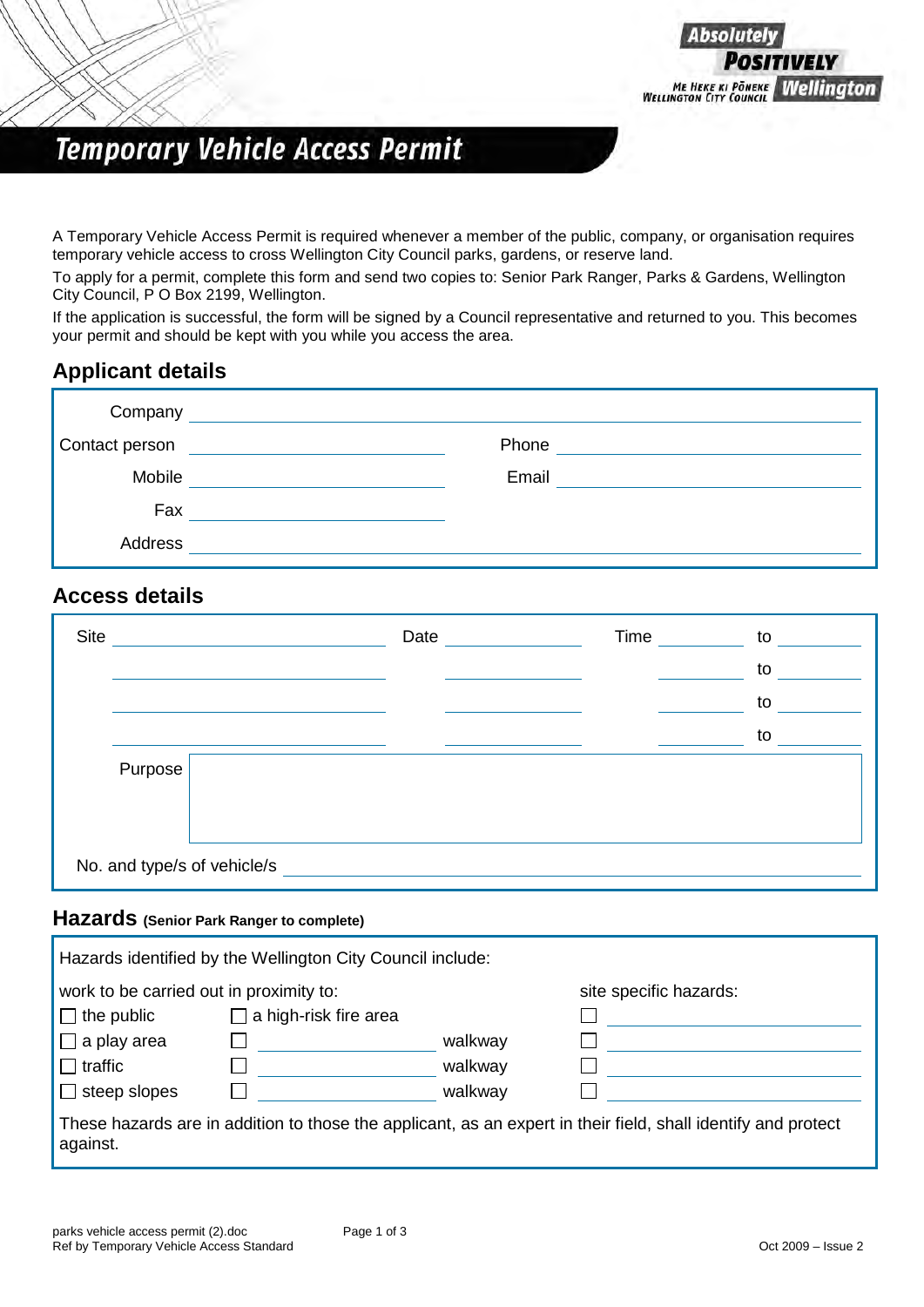#### **Key/bond (Senior Park Ranger to complete)**

The following bond/s apply:

|  | $\Box$ Key bond | ্ |
|--|-----------------|---|
|  |                 |   |

\$ General bond Total bond payable \$

Cheques are to be made payable to Wellington City Council and should be sent to Customer Service Officer, Parks & Gardens Depot, Russell Street, Newtown, Wellington. Any keys required can be collected from the Depot. Bonds will be refunded once the area is returned to normal and/or keys returned.

## **Terms & conditions**

The applicant must:

- 1 Take all reasonable steps to minimise damage to the reserve/park and neighbouring properties. If any damage is caused to the reserve/park or Council property by the vehicle operations allowed under this permit (vehicle operations) then the applicant will make good that damage by reinstating the property/site to the standard it was in prior to the damage occurring, or pay for such reinstatement by the Council
- 2 Not restrict public access through the reserve/park or public use of the reserve/park at any time. The applicant acknowledges that its right to use the reserve/park is not exclusive
- 3 take all practical measures to ensure the health and safety of all persons affected by the vehicle operations, including but not limited to all users of the reserve/park and all adjoining property owners
- 4 not place or store any materials on the reserve/park or bring any dangerous or noxious substances onto the reserve/park
- 5 not park any vehicles on the reserve/park other than those that the applicant has specifically been granted the right to park under this permit
- 6 obtain all necessary consents and comply with their conditions
- 7 Comply with all relevant Acts and Bylaws, including but not limited to the Health and Safety in Employment Act 1992. By signing this document the applicant acknowledges that it has notice and knowledge of all relevant laws, statutes, regulations and bylaws
- 8 Be familiar with the site and identify hazards that could occur during the temporary vehicle operations. The Council may in its absolute discretion require the applicant to prepare a safety action plan in case any hazard occurs or is encountered. A copy of the safety action plan must be provided to the Council along with this application if requested
- 9 ensure all personnel and operators of the vehicles are appropriately trained and qualified and exercise a reasonable level of professional and technical skills during the vehicle operations
- 10 Place signs around the access area, including a sign at the reserve/park entrance warning that the vehicle operations are taking place and notifying the public of any associated dangers. These signs must remain in place while the vehicle operations are taking place, and must be removed immediately at the end of the vehicle operations
- 11 indemnify the Council from:
	- 11.1 All damages or loss resulting from any act or omission on the part of the applicant, their employees, sub-contractors or invitees. The applicant, their employees, sub-contractors or invitees shall recompense the Council for all expenses incurred by the Council in making good any damage to the reserve/park or other property resulting from any such act or omission
	- 11.2 all actions, suits, proceedings, claims, costs (including legal and debt collection fees) and demands whatsoever which may be made or brought against the Council by reason of the vehicle operations by the applicant and their employees, sub-contractors or invitees, or by reason of any act or omission or negligence of the applicant and/or their employees, sub-contractors or invitees
- 12 The applicant acknowledges that the Council is executing this agreement as property owner. Nothing herein implies the granting of any regulatory consent. Any consent or approval of the Council acting in its regulatory capacity shall not be construed as a consent or approval of the Council as a party to this document
- 13 the Council gives no warranty:
	- 13.1 as to the stability or condition of the reserve/park; and
	- 13.2 that the reserve/park is fit for the purposes required by the applicant
- 14 The Council reserves the right to refuse to grant a permit for this application in its absolute discretion.
- 15 The Council reserves the right to impose further restrictions and/or requirements upon the applicant prior to granting a permit.